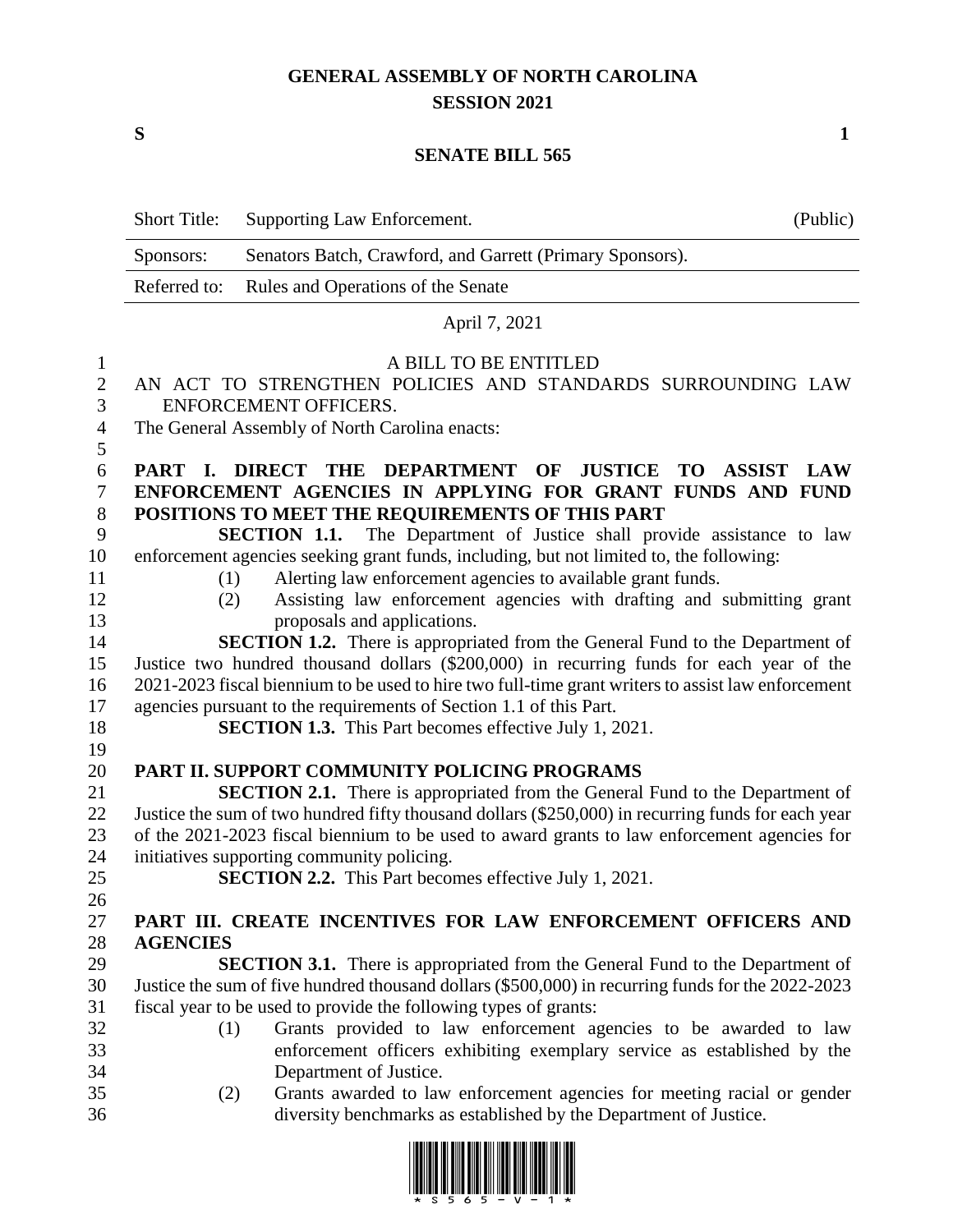|                     | <b>General Assembly Of North Carolina</b> |                                                                                           | <b>Session 2021</b>                                                                              |
|---------------------|-------------------------------------------|-------------------------------------------------------------------------------------------|--------------------------------------------------------------------------------------------------|
|                     |                                           |                                                                                           | <b>SECTION 3.2.</b> No grant awarded pursuant to this Part shall exceed ten thousand             |
| dollars (\$10,000). |                                           |                                                                                           |                                                                                                  |
|                     |                                           | <b>SECTION 3.3.</b> This Part becomes effective July 1, 2022.                             |                                                                                                  |
|                     |                                           |                                                                                           | PART IV. CREATE A STATEWIDE DATABASE FOR LAW ENFORCEMENT                                         |
|                     |                                           |                                                                                           | OFFICERS THAT HAVE HAD THEIR LAW ENFORCEMENT CERTIFICATION                                       |
|                     | <b>SUSPENDED OR REVOKED</b>               |                                                                                           |                                                                                                  |
|                     |                                           |                                                                                           | <b>SECTION 4.1.</b> Article 1 of Chapter 17C of the General Statutes is amended by               |
|                     | adding a new section to read:             |                                                                                           |                                                                                                  |
|                     |                                           |                                                                                           | "§ 17C-14. Database of law enforcement officer certification suspensions and revocations.        |
| (a)                 |                                           |                                                                                           | The Commission shall develop and maintain a statewide database that contains all                 |
|                     |                                           |                                                                                           | revocations and suspensions of law enforcement officer certifications by the Commission. This    |
|                     |                                           |                                                                                           | database shall only be accessible to the Department of Justice and to law enforcement agencies   |
|                     | for hiring purposes.                      |                                                                                           |                                                                                                  |
| (b)                 |                                           |                                                                                           | All law enforcement agencies in the State shall provide to the Department of Justice             |
|                     |                                           | information requested to maintain the database created by subsection (a) of this section. |                                                                                                  |
| (c)                 |                                           |                                                                                           | Prior to making a hiring decision, all law enforcement agencies in the State shall               |
|                     |                                           |                                                                                           | search the database created by subsection (a) of this section for the names of any applicants    |
|                     |                                           | seeking a law enforcement position within the agency.                                     |                                                                                                  |
| (d)                 |                                           |                                                                                           | Information collected under this section that is confidential under State or federal law         |
|                     | shall remain confidential."               |                                                                                           |                                                                                                  |
|                     |                                           |                                                                                           | SECTION 4.2. Chapter 17E of the General Statutes is amended by adding a new                      |
| section to read:    |                                           |                                                                                           |                                                                                                  |
|                     |                                           | "§ 17E-14. Database of justice officer certification suspensions and revocations.         |                                                                                                  |
| (a)                 |                                           |                                                                                           | The Commission shall develop and maintain a statewide database that contains all                 |
|                     |                                           |                                                                                           | revocations and suspensions of justice officer certifications by the Commission. This database   |
|                     |                                           |                                                                                           | shall only be accessible to the Department of Justice and to law enforcement agencies for hiring |
| purposes.<br>(b)    |                                           |                                                                                           | All law enforcement agencies in the State shall provide to the Department of Justice             |
|                     |                                           | information requested to maintain the database created by subsection (a) of this section. |                                                                                                  |
|                     |                                           |                                                                                           | Prior to making a hiring decision, all law enforcement agencies in the State shall               |
| $\Omega$            |                                           |                                                                                           | search the database created by subsection (a) of this section for the names of any applicants    |
|                     |                                           | seeking a law enforcement position within the agency.                                     |                                                                                                  |
| (d)                 |                                           |                                                                                           | Information collected under this section that is confidential under State or federal law         |
|                     | shall remain confidential."               |                                                                                           |                                                                                                  |
|                     |                                           | <b>SECTION 4.3.</b> This Part becomes effective October 1, 2021.                          |                                                                                                  |
|                     |                                           |                                                                                           |                                                                                                  |
|                     |                                           | PART V. REVISE POLICE USE OF FORCE POLICIES                                               |                                                                                                  |
|                     |                                           | <b>SECTION 5.1.</b> G.S. 15A-401(d) reads as rewritten:                                   |                                                                                                  |
| " $(d)$             | Use of Force in Arrest. -                 |                                                                                           |                                                                                                  |
|                     |                                           |                                                                                           |                                                                                                  |
|                     | (2)                                       |                                                                                           | A law-enforcement officer is justified in using deadly physical force upon                       |
|                     |                                           |                                                                                           | another person for a purpose specified in subdivision (1) of this subsection                     |
|                     |                                           | only when it is or appears to be reasonably necessary thereby:                            |                                                                                                  |
|                     |                                           |                                                                                           |                                                                                                  |
|                     |                                           |                                                                                           | Strangleholds, lateral vascular neck restraints, carotid restraints, or any other                |
|                     |                                           |                                                                                           | tactics that restrict oxygen or blood flow to the head or neck shall be                          |
|                     |                                           | considered the use of deadly force under this subdivision.                                |                                                                                                  |
|                     |                                           |                                                                                           | Nothing in this subdivision constitutes justification for willful, malicious or                  |
|                     |                                           |                                                                                           |                                                                                                  |
|                     |                                           |                                                                                           | criminally negligent conduct by any person which injures or endangers any                        |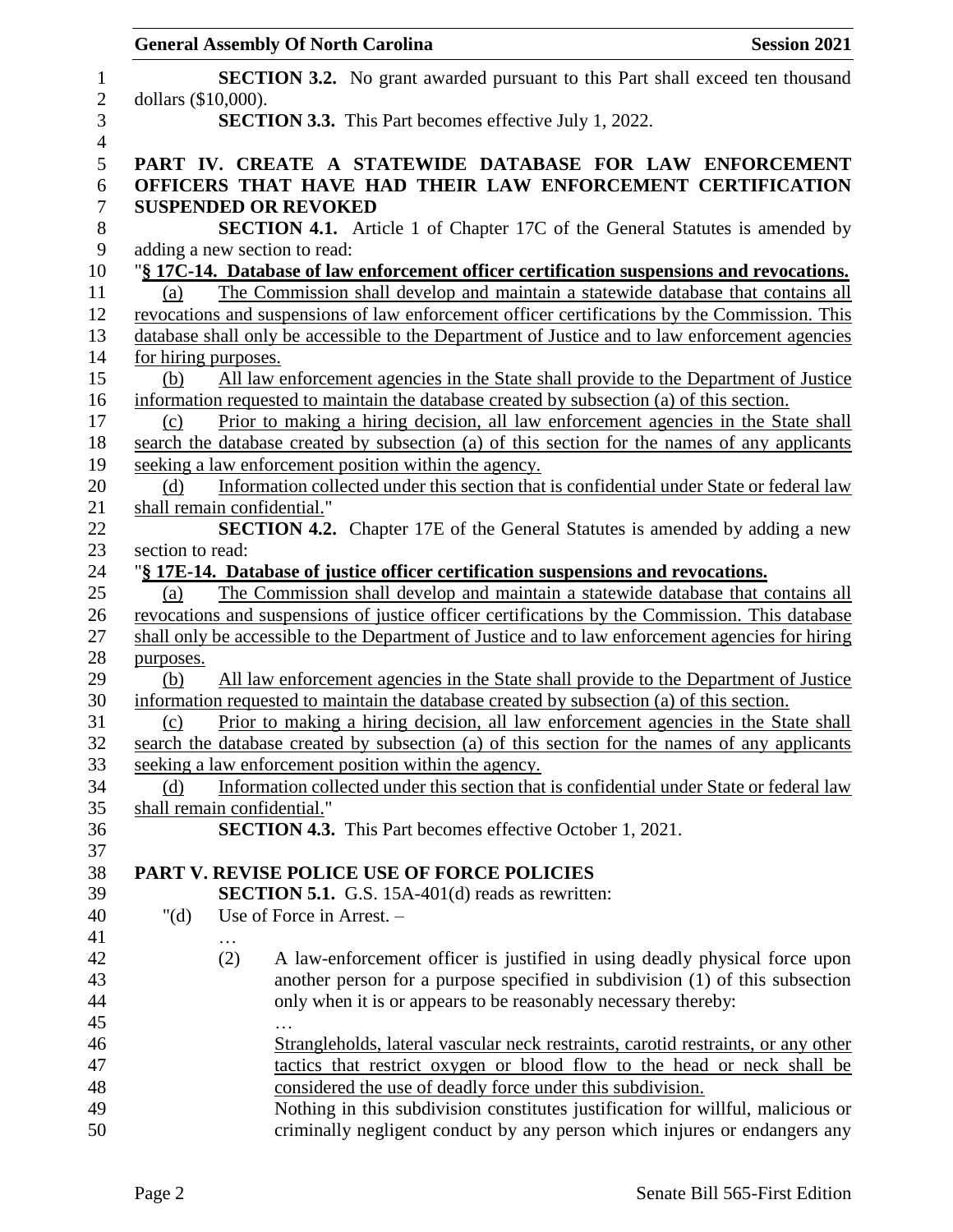|                             | <b>General Assembly Of North Carolina</b>                                                          | <b>Session 2021</b> |
|-----------------------------|----------------------------------------------------------------------------------------------------|---------------------|
|                             | person or property, nor shall it be construed to excuse or justify the use of                      |                     |
|                             | unreasonable or excessive force.                                                                   |                     |
| (3)                         | A law-enforcement officer that witnesses another law-enforcement officer                           |                     |
|                             | using excessive force not justified under this section or otherwise abusing a                      |                     |
|                             | suspect or arrestee has a duty to intervene and to report the use of excessive                     |                     |
|                             | force or the abuse.                                                                                |                     |
| (4)                         | Under all circumstances in which a law-enforcement officer uses force of any                       |                     |
|                             | kind, a law-enforcement officer shall use the minimum amount of force                              |                     |
|                             | reasonably necessary to accomplish the law-enforcement action and shall                            |                     |
|                             | attempt to utilize de-escalation tactics when possible."                                           |                     |
|                             | SECTION 5.2.(a) Article 1 of Chapter 114 of the General Statutes is amended by                     |                     |
|                             | adding a new section to read:                                                                      |                     |
|                             | "§ 114-2.8. Database for law enforcement officer critical incident information.                    |                     |
|                             |                                                                                                    |                     |
| (a)                         | The Department of Justice, in consultation with the Criminal Justice Education and                 |                     |
|                             | Training Standards Commission and the Sheriffs' Education and Training Standards                   |                     |
|                             | Commission, shall develop and maintain a statewide database for use by law enforcement             |                     |
|                             | agencies that tracks all critical incident data of law enforcement officers in North Carolina. For |                     |
|                             | purposes of this section, "critical incident" shall be defined as an incident involving any use of |                     |
|                             | force by a law enforcement officer that results in death or serious bodily injury to a person.     |                     |
| (b)                         | All law enforcement agencies in the State, including, but not limited to, the State                |                     |
|                             | Highway Patrol, the State Bureau of Investigation, county sheriffs' offices, municipal police      |                     |
|                             | departments, campus police agencies, and company police agencies, shall provide to the             |                     |
|                             | Department of Justice information requested to maintain the database required by subsection (a)    |                     |
| of this section.            |                                                                                                    |                     |
| (c)                         | Information collected under this section that is confidential under State or federal law           |                     |
| shall remain confidential." |                                                                                                    |                     |
|                             | <b>SECTION 5.2.(b)</b> Article 4 of Chapter 20 of the General Statutes is amended by               |                     |
|                             | adding a new section to read:                                                                      |                     |
|                             | "§ 20-196.6. Provide use of force information to the Department of Justice.                        |                     |
|                             | The State Highway Patrol shall provide to the Department of Justice requested information          |                     |
|                             | regarding the use of force of State Troopers to maintain the statewide database developed          |                     |
| pursuant to G.S. 114-2.8.   |                                                                                                    |                     |
|                             | Information collected under this section that is confidential under State or federal law shall     |                     |
| remain confidential."       |                                                                                                    |                     |
|                             | <b>SECTION 5.2.(c)</b> Chapter 74E of the General Statutes is amended by adding a new              |                     |
| section to read:            |                                                                                                    |                     |
|                             | "§ 74E-10.1. Provide use of force information to the Department of Justice.                        |                     |
|                             | A company police agency shall provide to the Department of Justice requested information           |                     |
|                             | regarding the use of force of its law enforcement officers to maintain the statewide database      |                     |
|                             | developed pursuant to G.S. 114-2.8.                                                                |                     |
|                             | Information collected under this section that is confidential under State or federal law shall     |                     |
| remain confidential."       |                                                                                                    |                     |
|                             | <b>SECTION 5.2.(d)</b> Chapter 74G of the General Statutes is amended by adding a new              |                     |
| section to read:            |                                                                                                    |                     |
|                             | "§ 74G-10.1. Provide use of force information to the Department of Justice.                        |                     |
|                             | A campus police agency shall provide to the Department of Justice requested information            |                     |
|                             | regarding the use of force of its law enforcement officers to maintain the statewide database      |                     |
|                             | developed pursuant to G.S. 114-2.8.                                                                |                     |
|                             | Information collected under this section that is confidential under State or federal law shall     |                     |
| remain confidential."       |                                                                                                    |                     |
|                             |                                                                                                    |                     |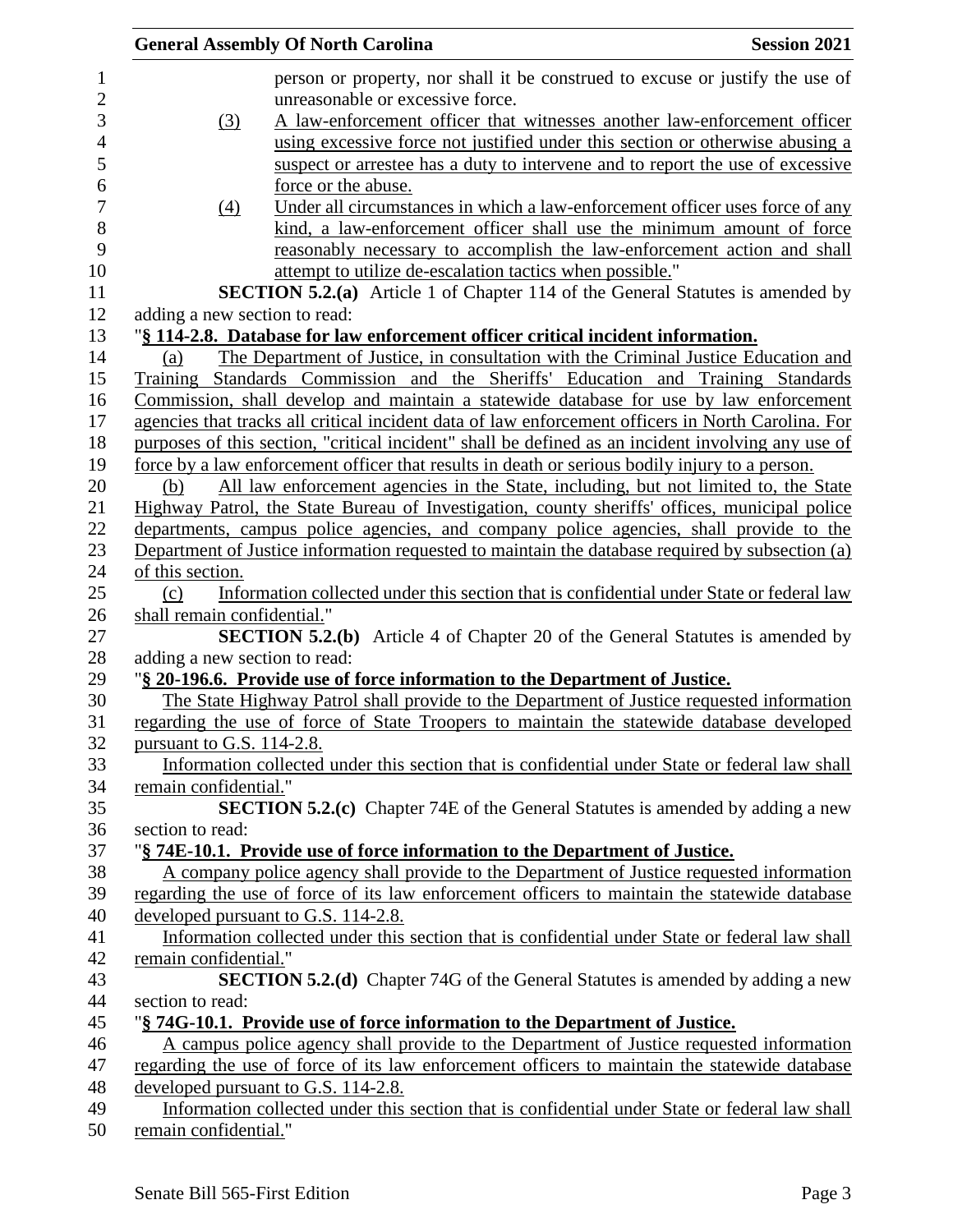|                               | <b>General Assembly Of North Carolina</b>                                                                                                                                        | <b>Session 2021</b> |
|-------------------------------|----------------------------------------------------------------------------------------------------------------------------------------------------------------------------------|---------------------|
|                               | <b>SECTION 5.2.(e)</b> Subpart C of Part 4 of Article 13 of Chapter 143B of the General                                                                                          |                     |
|                               | Statutes is amended by adding a new section to read:                                                                                                                             |                     |
|                               | "§ 143B-927.1. Provide use of force information to the Department of Justice.                                                                                                    |                     |
|                               | The State Bureau of Investigation shall provide to the Department of Justice requested                                                                                           |                     |
|                               | information regarding the use of force of its law enforcement officers to maintain the statewide                                                                                 |                     |
|                               | database developed pursuant to G.S. 114-2.8.                                                                                                                                     |                     |
|                               | Information collected under this section that is confidential under State or federal law shall                                                                                   |                     |
| remain confidential."         |                                                                                                                                                                                  |                     |
|                               | <b>SECTION 5.2.(f)</b> Article 10 of Chapter 153A of the General Statutes is amended by                                                                                          |                     |
| adding a new section to read: |                                                                                                                                                                                  |                     |
|                               | "§ 153A-213. Provide use of force information to the Department of Justice.                                                                                                      |                     |
|                               | A county shall provide to the Department of Justice requested information regarding the use                                                                                      |                     |
|                               | of force of its law enforcement officers to maintain the statewide database developed pursuant to                                                                                |                     |
| G.S. 114-2.8.                 |                                                                                                                                                                                  |                     |
|                               | Information collected under this section that is confidential under State or federal law shall                                                                                   |                     |
| remain confidential."         |                                                                                                                                                                                  |                     |
|                               | <b>SECTION 5.2.(g)</b> Article 13 of Chapter 160A of the General Statutes is amended by                                                                                          |                     |
| adding a new section to read: |                                                                                                                                                                                  |                     |
|                               |                                                                                                                                                                                  |                     |
|                               | "§ 160A-290. Provide use of force information to the Department of Justice.                                                                                                      |                     |
|                               | A city shall provide to the Department of Justice requested information regarding the use of                                                                                     |                     |
|                               | force of its law enforcement officers to maintain the statewide database developed pursuant to                                                                                   |                     |
| G.S. 114-2.8.                 |                                                                                                                                                                                  |                     |
|                               | Information collected under this section that is confidential under State or federal law shall                                                                                   |                     |
| remain confidential."         |                                                                                                                                                                                  |                     |
|                               | <b>SECTION 5.3.</b> The Attorney General, in consultation with the North Carolina<br>Sheriffs' Association and the North Carolina Association of Chiefs of Police, shall develop |                     |
|                               |                                                                                                                                                                                  |                     |
|                               | uniform use of force policies that may be adopted by all law enforcement agencies in the State.                                                                                  |                     |
|                               | These policies shall be submitted to the Joint Legislative Oversight Committee on Justice and                                                                                    |                     |
|                               | Public Safety no later than December 1, 2022, shall be published on the Department of Justice                                                                                    |                     |
|                               | website, and shall be distributed in digital format by the Attorney General to all law enforcement                                                                               |                     |
| agencies in the State.        |                                                                                                                                                                                  |                     |
|                               | <b>SECTION 5.4.</b> Section 5.3 of this Part is effective when it becomes law. The                                                                                               |                     |
|                               | remainder of this Part becomes effective October 1, 2021, and applies to actions taken on or after                                                                               |                     |
| that date.                    |                                                                                                                                                                                  |                     |
|                               |                                                                                                                                                                                  |                     |
|                               | PART VI. ESTABLISH MINIMUM STANDARDS FOR THE HIRING AND TRAINING                                                                                                                 |                     |
|                               | OF LAW ENFORCEMENT OFFICERS                                                                                                                                                      |                     |
|                               | <b>SECTION 6.1.</b> G.S. 17C-6(a) reads as rewritten:                                                                                                                            |                     |
| " $(a)$                       | In addition to powers conferred upon the Commission elsewhere in this Article, the                                                                                               |                     |
|                               | Commission shall have the following powers, which shall be enforceable through its rules and                                                                                     |                     |
|                               | regulations, certification procedures, or the provisions of G.S. 17C-10:                                                                                                         |                     |
|                               |                                                                                                                                                                                  |                     |
| (2a)                          | Establish the minimum age requirement that shall be met in order to qualify                                                                                                      |                     |
|                               | for entry level employment as a criminal justice officer in temporary or                                                                                                         |                     |
|                               | probationary status or in a permanent position, which shall not be less than 21                                                                                                  |                     |
|                               | years of age.                                                                                                                                                                    |                     |
| (2b)                          | Establish minimum mental health screening protocols that must be met in                                                                                                          |                     |
|                               | order to qualify for entry level employment and retention as a criminal justice                                                                                                  |                     |
|                               | officer in temporary or probationary status or in a permanent position. The                                                                                                      |                     |
|                               | standards for entry level employment shall include a psychological screening                                                                                                     |                     |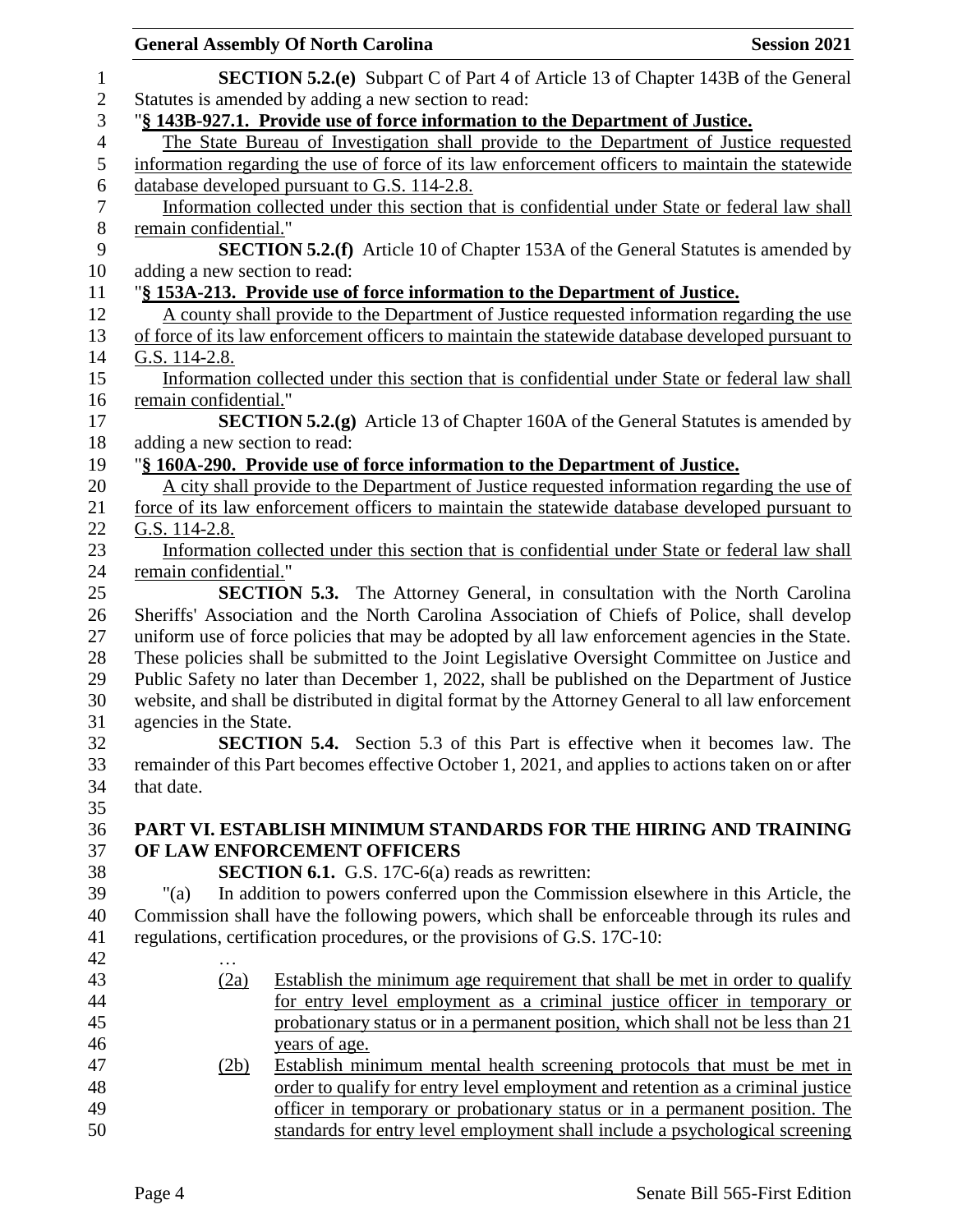|                                                      |                            | <b>General Assembly Of North Carolina</b>                                                                                                                                                                                                                                                                                       | <b>Session 2021</b> |
|------------------------------------------------------|----------------------------|---------------------------------------------------------------------------------------------------------------------------------------------------------------------------------------------------------------------------------------------------------------------------------------------------------------------------------|---------------------|
| $\mathbf{1}$                                         |                            | within one year prior to certification performed by a physician, psychologist,                                                                                                                                                                                                                                                  |                     |
| $\boldsymbol{2}$                                     |                            | or other mental health professional.                                                                                                                                                                                                                                                                                            |                     |
| 3<br>$\overline{4}$<br>5<br>6<br>$\overline{7}$<br>8 | (17a)                      | Establish minimum annual mental health screening protocols for criminal<br>justice officers, including additional mental health screening protocols for<br>justice officers following a traumatic event,<br>criminal<br>psychological screening performed by a physician, psychologist, or other<br>mental health professional. | including a         |
| 9                                                    | $\ldots$ "                 |                                                                                                                                                                                                                                                                                                                                 |                     |
| 10                                                   |                            | <b>SECTION 6.2.</b> G.S. 17C-13(b) reads as rewritten:                                                                                                                                                                                                                                                                          |                     |
| 11                                                   | " $(b)$                    | Notwithstanding G.S. 15A-145.4 or G.S. 15A-145.5, the Commission may gain                                                                                                                                                                                                                                                       |                     |
| 12                                                   |                            | access to a person's misdemeanor and felony conviction records, including those maintained by                                                                                                                                                                                                                                   |                     |
| 13                                                   |                            | the Administrative Office of the Courts in its confidential files containing the names of persons                                                                                                                                                                                                                               |                     |
| 14                                                   |                            | granted expunctions. The Commission may deny, suspend, or revoke a person's certification                                                                                                                                                                                                                                       |                     |
| 15                                                   |                            | based solely on that person's felony conviction, conviction or the conviction of four or more                                                                                                                                                                                                                                   |                     |
| 16                                                   |                            | misdemeanors, whether or not that conviction was the convictions were expunged."                                                                                                                                                                                                                                                |                     |
| 17                                                   |                            | <b>SECTION 6.3.</b> G.S. 17E-4(a) reads as rewritten:                                                                                                                                                                                                                                                                           |                     |
| 18<br>19                                             | " $(a)$                    | The Commission shall have the following powers, duties, and responsibilities, which                                                                                                                                                                                                                                             |                     |
| 20                                                   | G.S. 17E-8 and G.S. 17E-9: | are enforceable through its rules and regulations, certification procedures, or the provisions of                                                                                                                                                                                                                               |                     |
| 21                                                   |                            |                                                                                                                                                                                                                                                                                                                                 |                     |
| 22                                                   | (2a)                       | Establish the minimum age requirement that shall be met in order to qualify                                                                                                                                                                                                                                                     |                     |
| 23                                                   |                            | for entry level employment as an officer in temporary or probationary status                                                                                                                                                                                                                                                    |                     |
| 24                                                   |                            | or in a permanent position, which shall not be less than 21 years of age.                                                                                                                                                                                                                                                       |                     |
| 25                                                   | (2b)                       | Establish minimum mental health screening protocols that must be met in                                                                                                                                                                                                                                                         |                     |
| 26                                                   |                            | order to qualify for entry level employment and retention as an officer in                                                                                                                                                                                                                                                      |                     |
| 27                                                   |                            | temporary or probationary status or in a permanent position. The standards for                                                                                                                                                                                                                                                  |                     |
| 28                                                   |                            | entry level employment shall include a psychological screening within one                                                                                                                                                                                                                                                       |                     |
| 29                                                   |                            | year prior to certification performed by a physician, psychologist, or other                                                                                                                                                                                                                                                    |                     |
| 30                                                   |                            | mental health professional.                                                                                                                                                                                                                                                                                                     |                     |
| 31                                                   |                            |                                                                                                                                                                                                                                                                                                                                 |                     |
| 32                                                   | (13a)                      | Establish minimum annual mental health screening protocols for officers,                                                                                                                                                                                                                                                        |                     |
| 33                                                   |                            | including additional mental health screening protocols for officers following                                                                                                                                                                                                                                                   |                     |
| 34                                                   |                            | a traumatic event, including a psychological screening performed by a                                                                                                                                                                                                                                                           |                     |
| 35                                                   |                            | physician, psychologist, or other mental health professional.                                                                                                                                                                                                                                                                   |                     |
| 36                                                   |                            |                                                                                                                                                                                                                                                                                                                                 |                     |
| 37                                                   |                            | The Commission may certify, and no additional certification shall be required from it, programs,                                                                                                                                                                                                                                |                     |
| 38                                                   |                            | courses and teachers certified by the North Carolina Criminal Justice Education and Training                                                                                                                                                                                                                                    |                     |
| 39                                                   |                            | Standards Commission. Where the Commission determines that a program, course, instructor or                                                                                                                                                                                                                                     |                     |
| 40<br>41                                             |                            | teacher is required for an area which is unique to the office of sheriff, the Commission may certify                                                                                                                                                                                                                            |                     |
| 42                                                   | establish."                | such program, course, instructor, or teacher under such standards and procedures as it may                                                                                                                                                                                                                                      |                     |
| 43                                                   |                            | <b>SECTION 6.4.</b> G.S. 17E-12(b) reads as rewritten:                                                                                                                                                                                                                                                                          |                     |
| 44                                                   | " $(b)$                    | Notwithstanding G.S. 15A-145.4 or G.S. 15A-145.5, the Commission may gain                                                                                                                                                                                                                                                       |                     |
| 45                                                   |                            | access to a person's misdemeanor and felony conviction records, including those maintained by                                                                                                                                                                                                                                   |                     |
| 46                                                   |                            | the Administrative Office of the Courts in its confidential files containing the names of persons                                                                                                                                                                                                                               |                     |
| 47                                                   |                            | granted expunctions. The Commission may deny, suspend, or revoke a person's certification                                                                                                                                                                                                                                       |                     |
| 48                                                   |                            | based solely on that person's felony conviction, conviction or the conviction of four or more                                                                                                                                                                                                                                   |                     |
| 49                                                   |                            | misdemeanors, whether or not that conviction was the convictions were expunged."                                                                                                                                                                                                                                                |                     |
| 50                                                   |                            | <b>SECTION 6.5.</b> There is appropriated from the General Fund to the Department of                                                                                                                                                                                                                                            |                     |
| 51                                                   |                            | Justice the sum of one million dollars $(\$1,000,000)$ in recurring funds for each year of the                                                                                                                                                                                                                                  |                     |